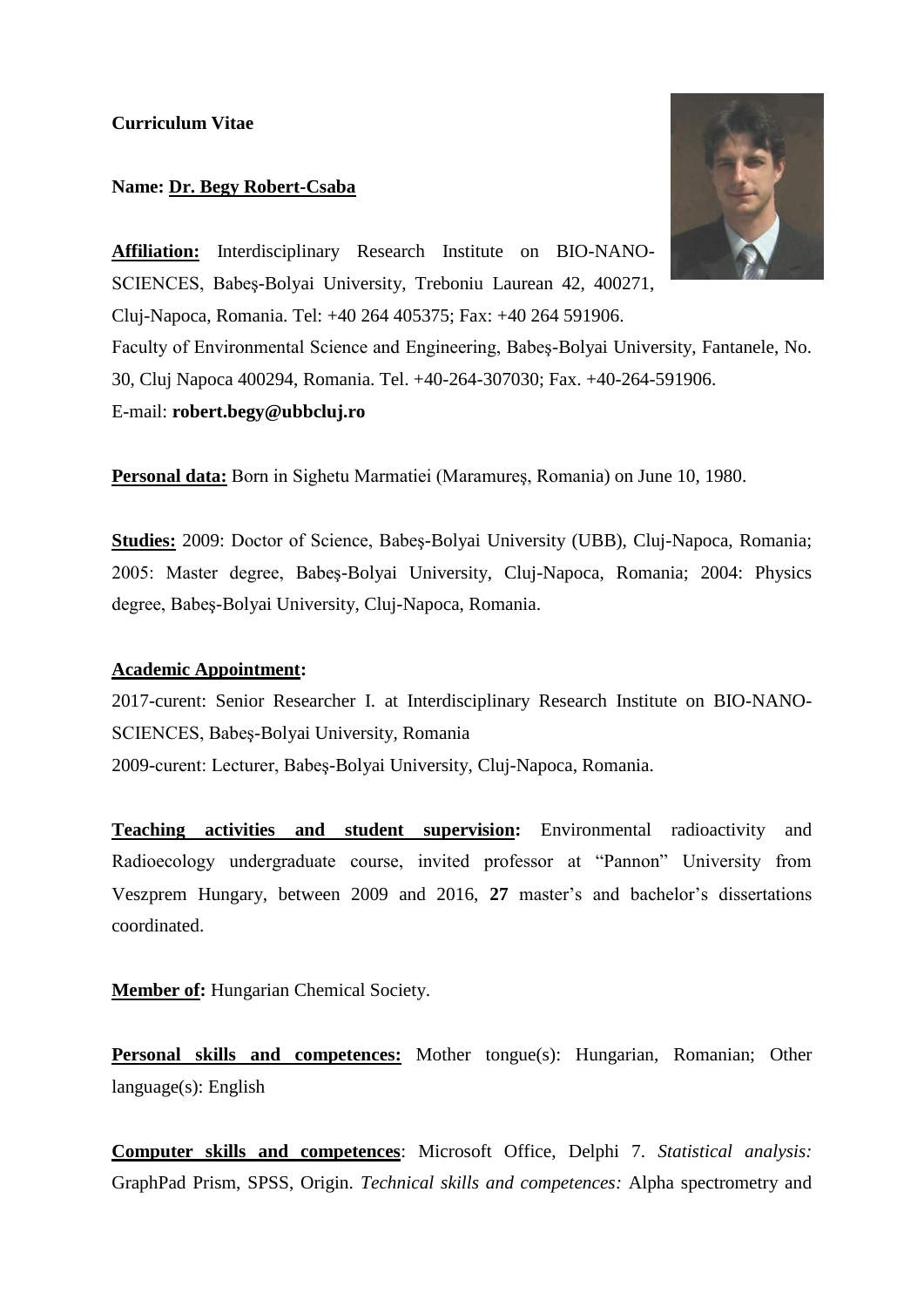sample/source preparation, Gamma spectrometry, Radon, Thoron and its Progeny measurements

**ISI articles:** Total: **39** out of which **16** are published as main author (first or corresponding)

**ISI citations: 254** (self citation excluded, according to Web of Science), H index=**8**

**Commission of trust- reviewer for:** Geochronometia **(IF=1.243),** J. Environ. Radioact **(IF=2.047),** Appl. Radiat. Isot. (**IF=1.136),** Radioanal. Nucl. Chem. **(IF=0.983),** Sci. Total Environ**. (IF=3.976),** Estuarine, Coastal and Shelf Science **(IF=2.335),** Environ. Scie. and Pollut. Res. (**IF=2.76**), Quat. Geochronol. (**IF=3.142**)

## **Oral presentations at international conferences: (**2009-2018) **20**

# **Poster presentations at international conferences:** (2009-2018) **19**

# **Funding ID:**

1. Research projects:

PI in:

- **1. 2008** special grant for PhD students in Romania –CNCS/UEFISCDI grant **TD-397** ("*Environmental Studies by Using Pb-210 Radionuclide"* with a value of 5820 Euros) [http://uefiscdi.gov.ro/UserFiles/File/TD\\_2008/Rezultate\\_finale\\_proiecte\\_tip\\_TD\\_Com](http://uefiscdi.gov.ro/UserFiles/File/TD_2008/Rezultate_finale_proiecte_tip_TD_Competitie_2008.htm) [petitie\\_2008.htm](http://uefiscdi.gov.ro/UserFiles/File/TD_2008/Rezultate_finale_proiecte_tip_TD_Competitie_2008.htm) .
- *Research results quantified in papers:*
	- Begy, R.C., Timar-Gabor, A., Somlai, J., Cosma, C., **2011**. *A sedimentation study of St. Ana Lake (Romania) applying the <sup>210</sup>Pb and <sup>137</sup>Cs dating methods*. **Geochronometria** 38 (2), 93-100.
	- R. Begy, C. Cosma, Z. Horvath, **2009.** Sediment accumulation rate in the "Red Lake" (ROMANIA) determined by Pb-210 and Cs-137 radioisotopes **Romanian Journal of Physics**. 54, 9-10.
	- R. Begy, C. Cosma, A. Timar, **2009.** Recent changes in Red Lake (Romania) sedimentation rate determined from depth profiles of  $^{210}Pb$  and  $^{137}Cs$ radioisotopes **Journal of Environmental Radioactivity** 100, 8, 644-648.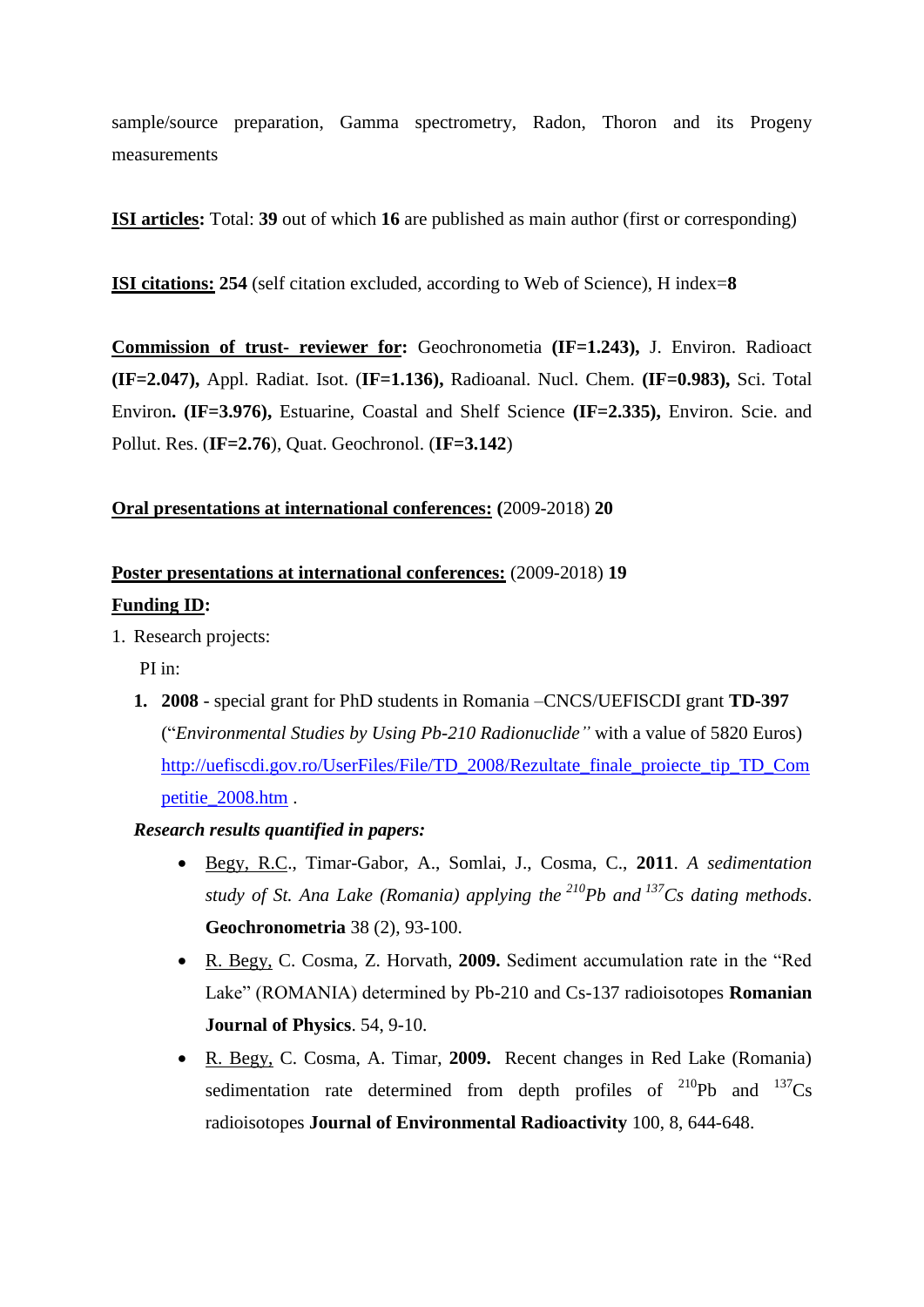**2. 2012** - Human resources research project for young independent teams CNFIS/UEFISCDI grant TE: **PNI-II-RU-TE-2012-3-0351** ("*Radionuclides as tracers of the anthropic influence on the Danube Delta sedimentary processes"* with a value of 150162 Euros )

[http://uefiscdi.gov.ro/userfiles/file/PROIECTE%20TE%202012/BUGET%20CONTR](http://uefiscdi.gov.ro/userfiles/file/PROIECTE%20TE%202012/BUGET%20CONTRACTAT/TE_2012_VALORI%20CONTRACTATE%202013.pdf) [ACTAT/TE\\_2012\\_VALORI%20CONTRACTATE%202013.pdf](http://uefiscdi.gov.ro/userfiles/file/PROIECTE%20TE%202012/BUGET%20CONTRACTAT/TE_2012_VALORI%20CONTRACTATE%202013.pdf)

### *Research results quantified in papers:*

- Begy, R.C., Kovacs, T., Veres, D., Simon, H., **2016**. *Atmospheric flux, transport and mass balance of <sup>210</sup>Pb and <sup>137</sup>Cs radiotracers in different regions of Romania*. **Applied Radiation and Isotopes** 111, 31-39.
- Begy, R.-C., Preoteasa, L., Timar-Gabor, A., Mihaiescu, R., Tanaselia, C., Kelemen, S., Simon, H., **2016**. *Sediment dynamics and heavy metal pollution history of the Cruhlig Lake (Danube Delta, Romania)*. **Journal of Environmental Radioactivity** 153, 167-175.
- Begy, R.C., Dumitru, O.A., Simon, H., Steopoaie, I., **2015**. *An improved procedure for the determination of <sup>210</sup>Po by alpha spectrometry in sediments samples from Danube Delta.* **Journal of Radioanalytical and Nuclear Chemistry** 303 (3), 2553-2557.
- Begy, R.-C., Simon, H., Kelemen, S., Reizer, E., Preoteasa, L., **2015**. *Determination of sedimentation rates of a northern Danube Delta lake by <sup>210</sup>Pb method*. **Carpathian Journal of Earth and Environmental Sciences** 10 (4), 191-194.
- Simon, H., Kelemen, S., Begy, R.-C. *Anthropic influences on the sedimentation rates of lakes situated in different geographic areas.* **J. Environ. Radioact,. DOI:** 10.1016/j.jenvrad.2016.09.001 (Begy, R.-C as corresponding author)
- **3. 2013-** grant for young scientist provided by Babes-Bolyai University GTC-UBB, **GTC-34072/2013** *("The influence on dating by <sup>210</sup>Pb method and sedimentation processes of the dam lakes constructed on Oii and Rosu creek in Red Lake area"* with a value of 2000 Euros*)***.** [http://cercetare.ubbcluj.ro/wp](http://cercetare.ubbcluj.ro/wp-content/uploads/2013/10/Rezultate-FINALE-competitia-GTC-UBB.pdf)[content/uploads/2013/10/Rezultate-FINALE-competitia-GTC-UBB.pdf](http://cercetare.ubbcluj.ro/wp-content/uploads/2013/10/Rezultate-FINALE-competitia-GTC-UBB.pdf)